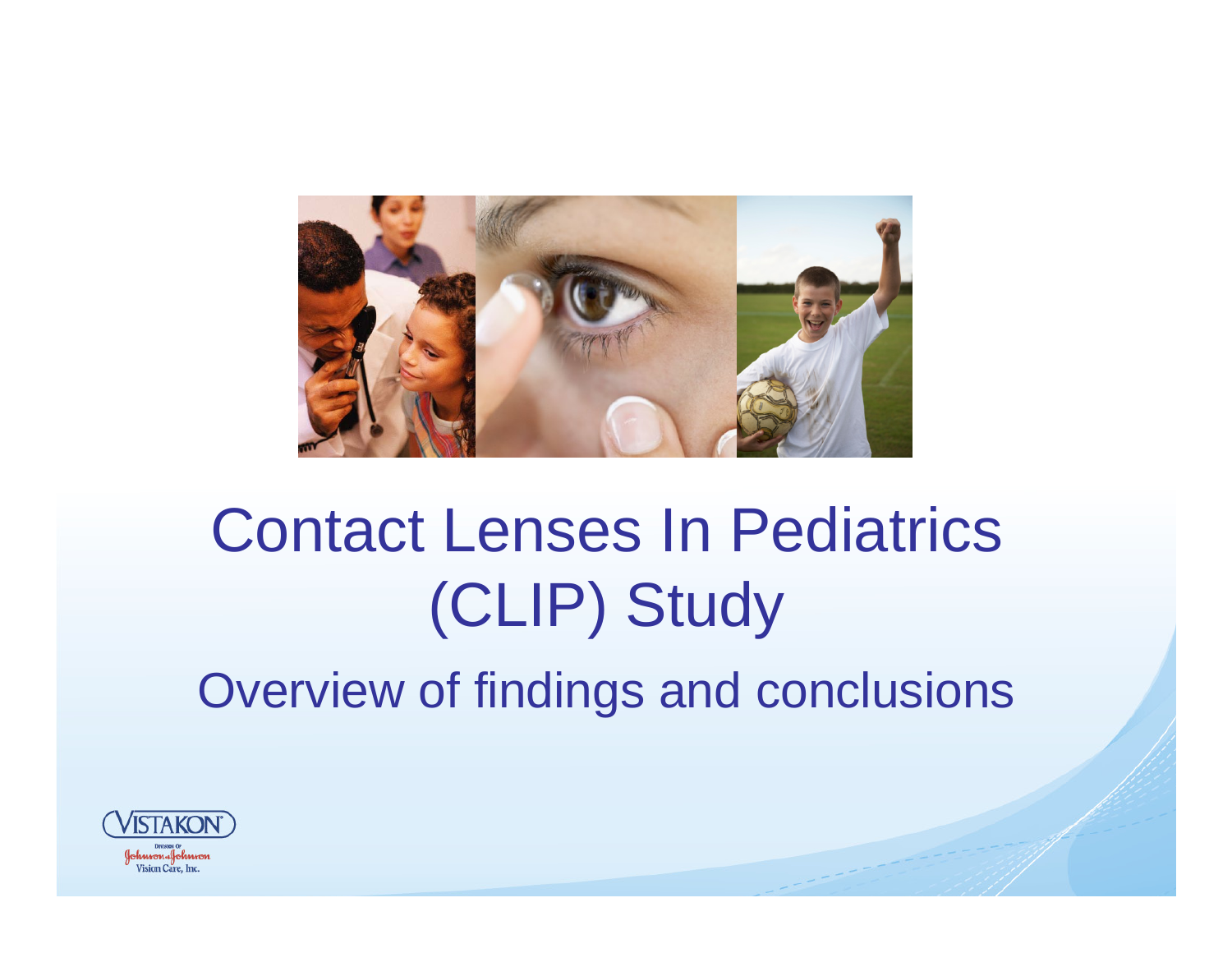## STUDY PROTOCOL

- $\bullet$  169 subjects
	- 84 children (ages 8-12)
	- 85 teenagers (ages 13-17)
- $\bullet$ No CL wear in past
- $\bullet$ Refractive error only; good ocular health
- • Three clinical testing sites
	- ¾ The Ohio State University College of Optometry
	- ¾ New England College of Optometry
	- ¾ University of Houston College of Optometry



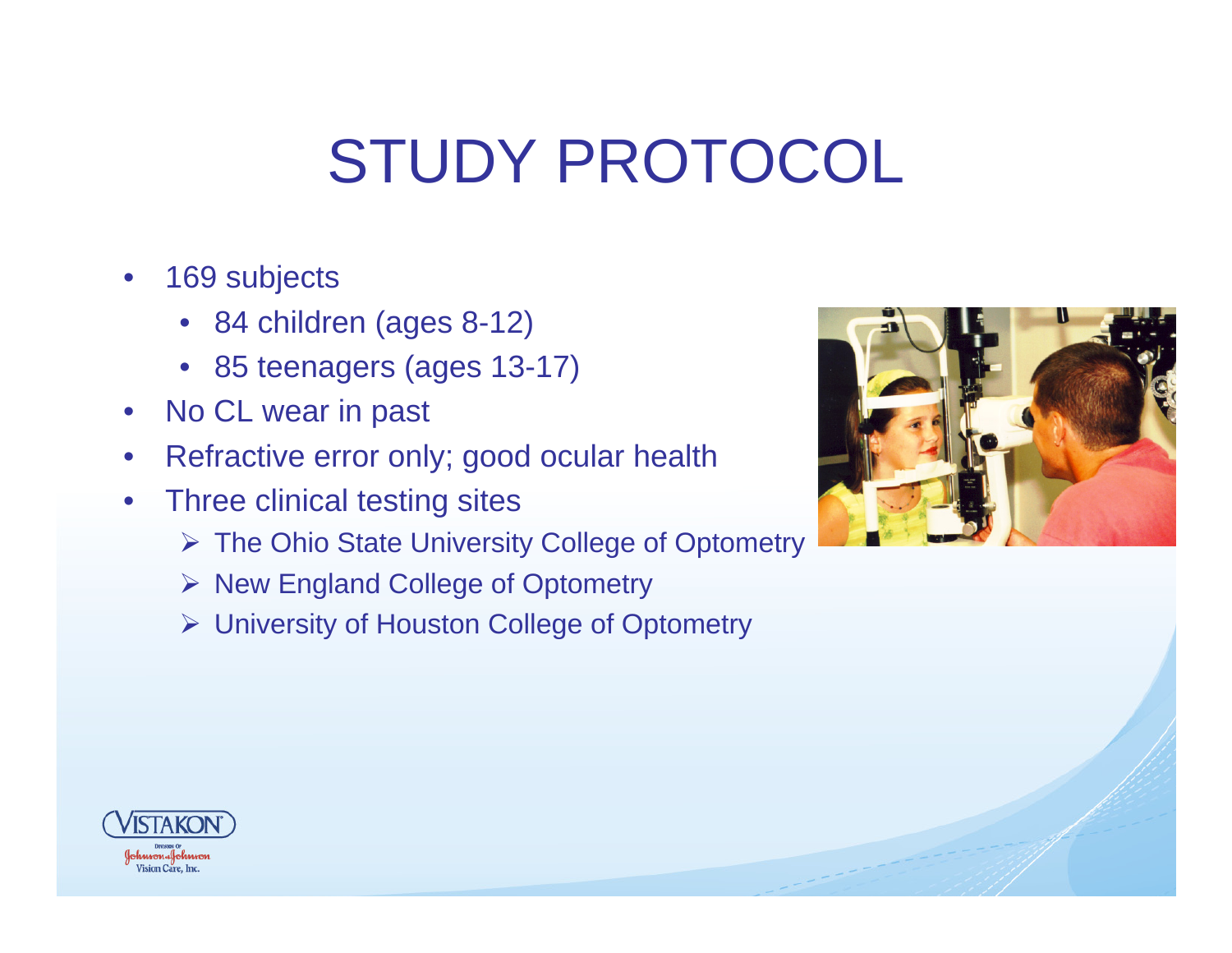## STUDY PROTOCOL, cont.

- CL fitting\*/testing
- I&R training
- Follow-up visits at 1 week, 1 month, 3 months



\*Fit with ACUVUE ADVANCE® with HYDRACLEAR® (85%) or ACUVUE ADVANCE® *for Astigmatism (*15%)

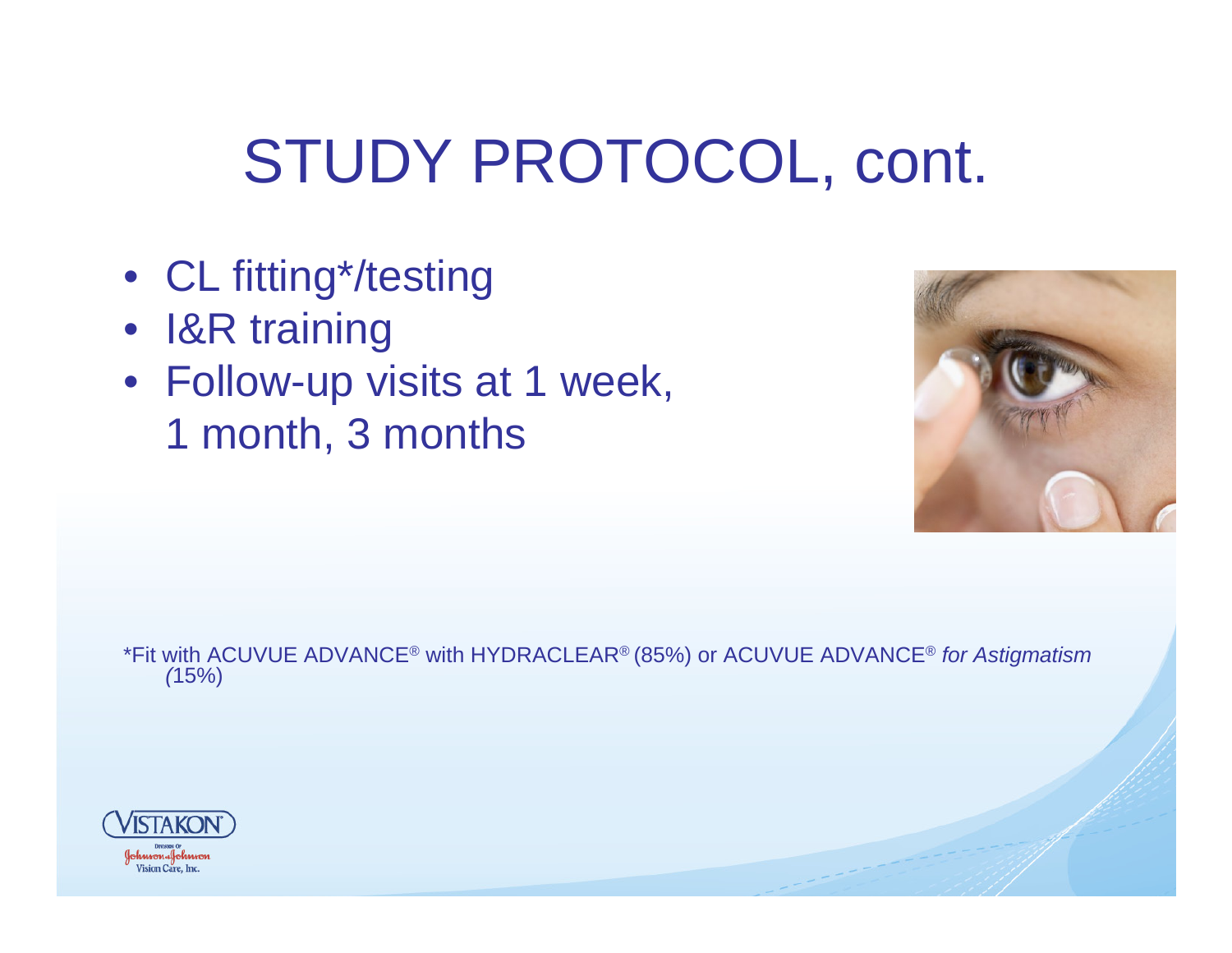#### Patient Outcomes: Eye Health



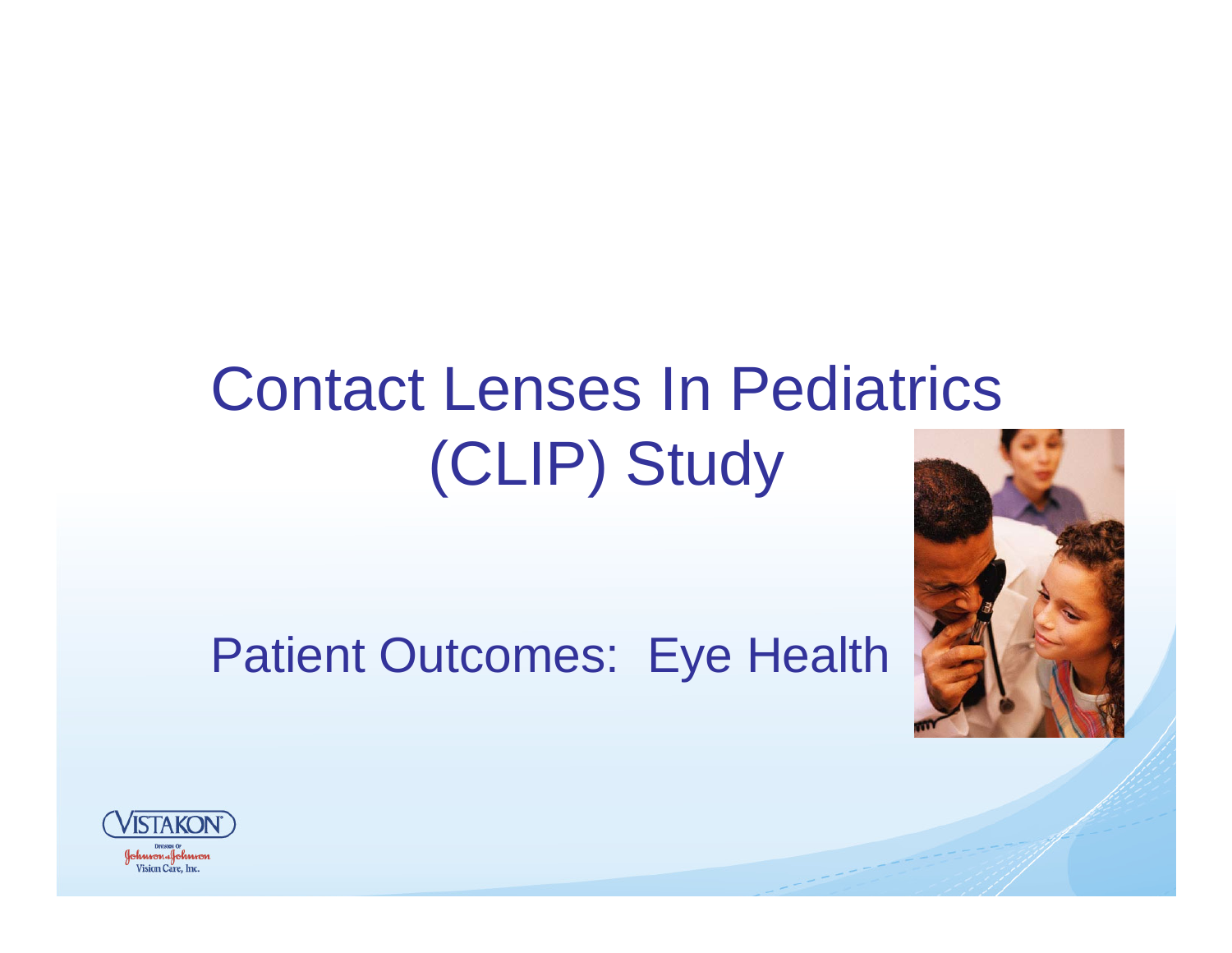### PATIENT SAFETY

- Biomicroscopic evaluations conducted
	- ¾ Signs increased from baseline to 1 week to 1 month
	- $\triangleright$  Reduced to below baseline by 3-month visit
	- ¾ Indicates adaptation period for CL wear
- No serious adverse effects reported ¾ Three non-serious AEs reported; all resolved completely



- No obvious differences in biomicroscopic findings between children and teens
- Non-compliance may reduce with parent education/support

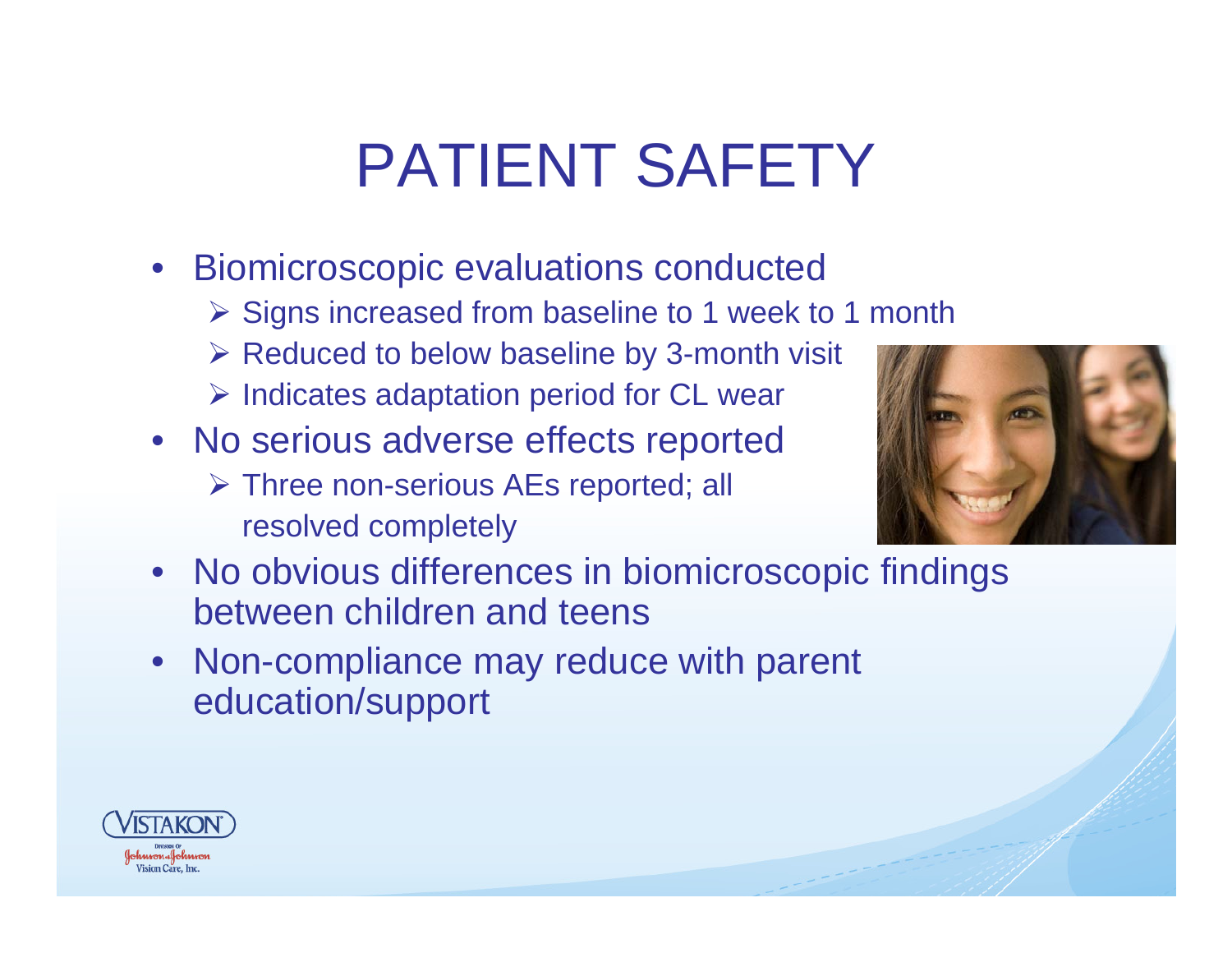



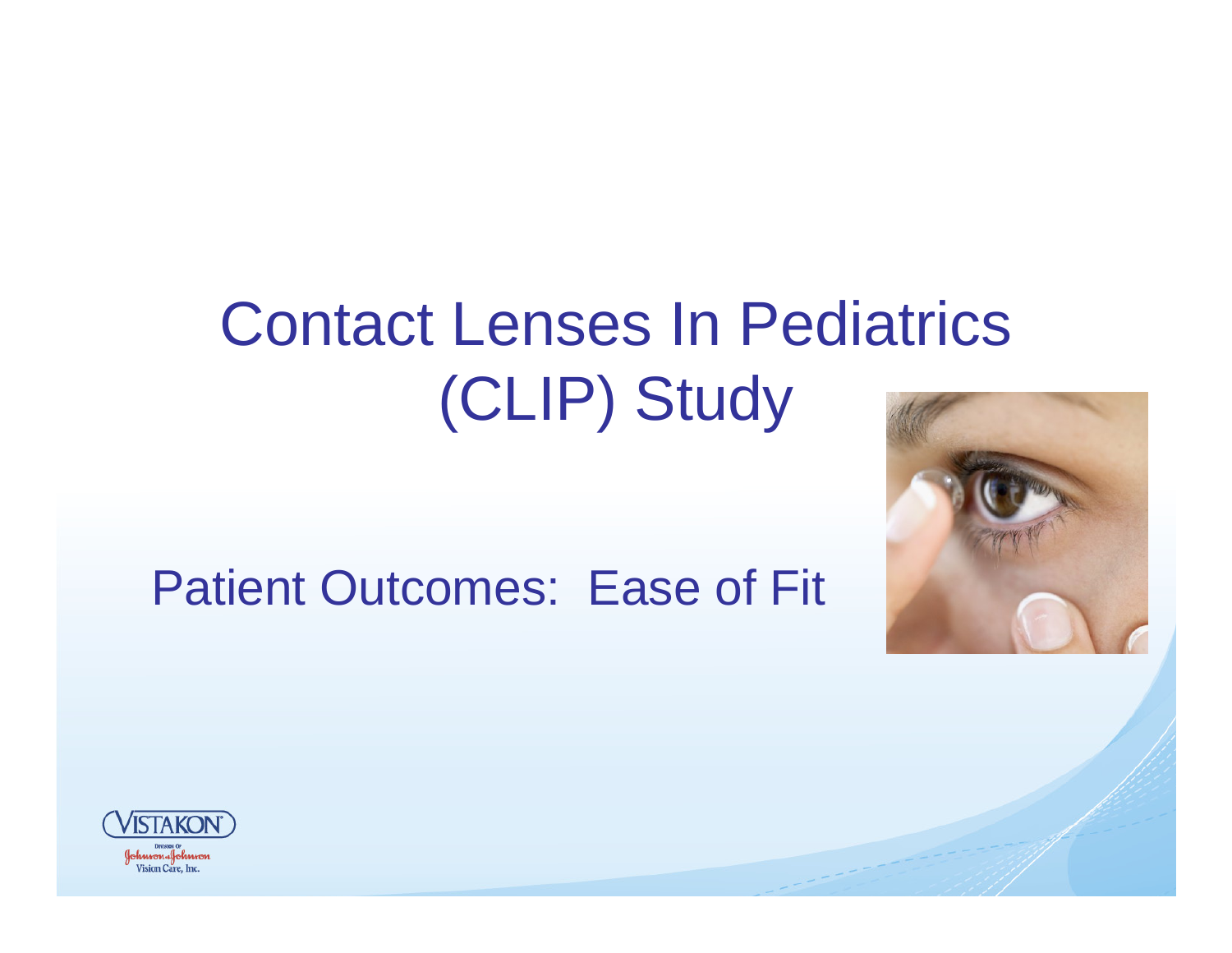#### FITTING TIME:

#### *Essentially the same for children and teens*



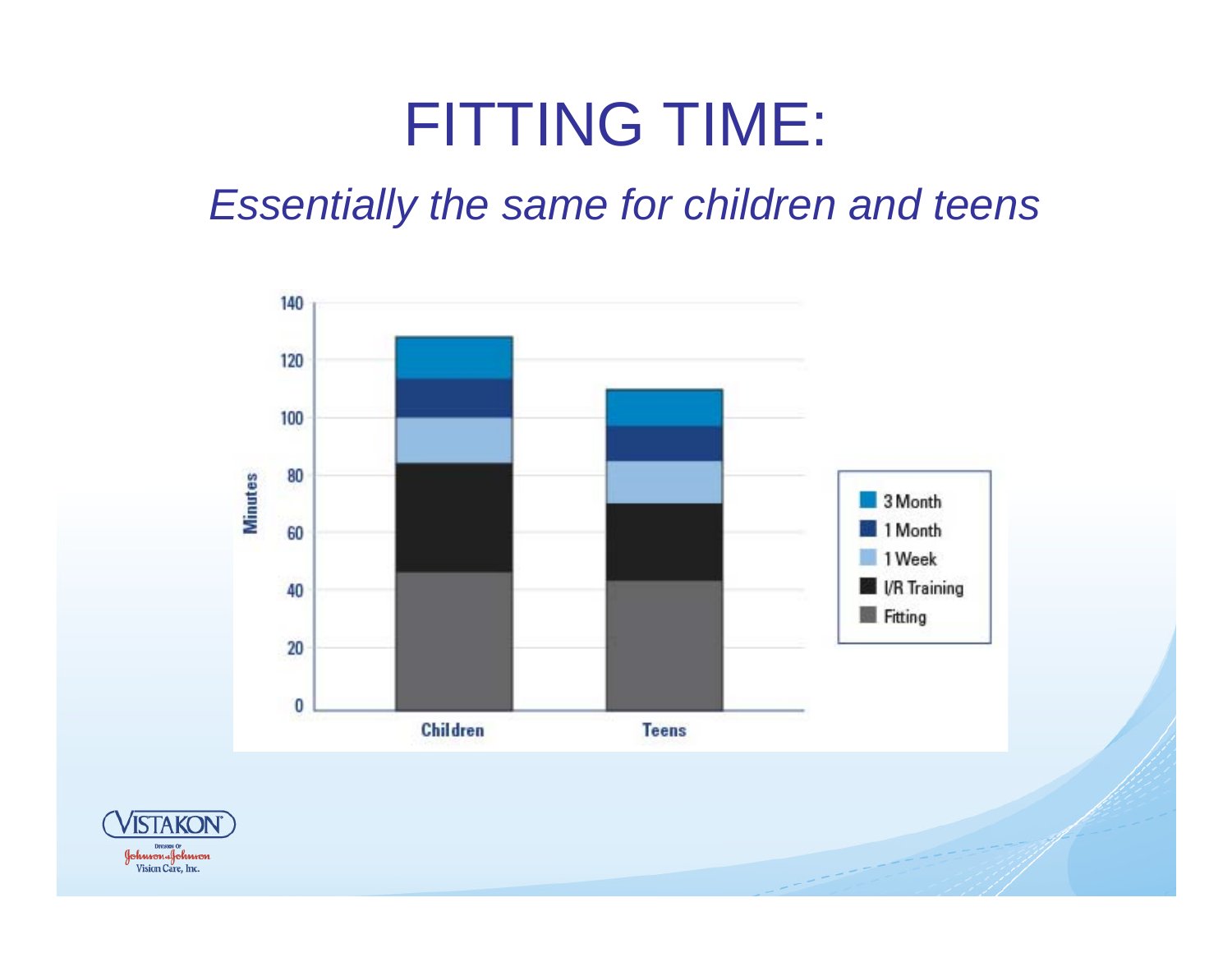# ADAPTATION TO CONTACT LENSES:

#### *Steady improvement for children and teens*

Children and teens readily adapt to contact lenses



- By 3 months, 83% of children and 89% of teens found it easy to clean and take care of their lenses
- Nearly three-quarters of children ages 8 to 11 preferred contact lenses to spectacles

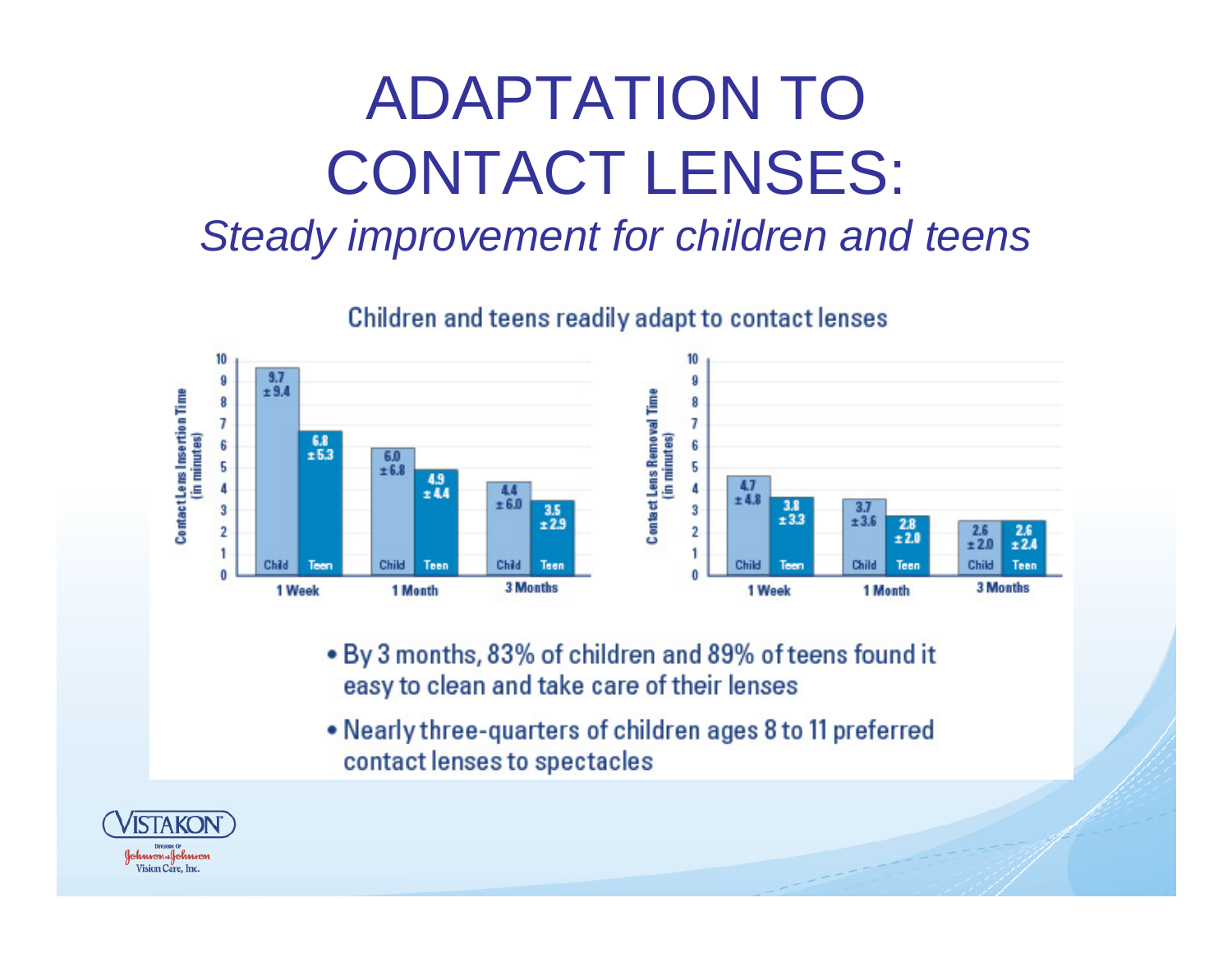#### ADAPTATION TO CONTACT LENSES: *Less parental assistance over time*

By 3 months, patients needed little if any parental assistance



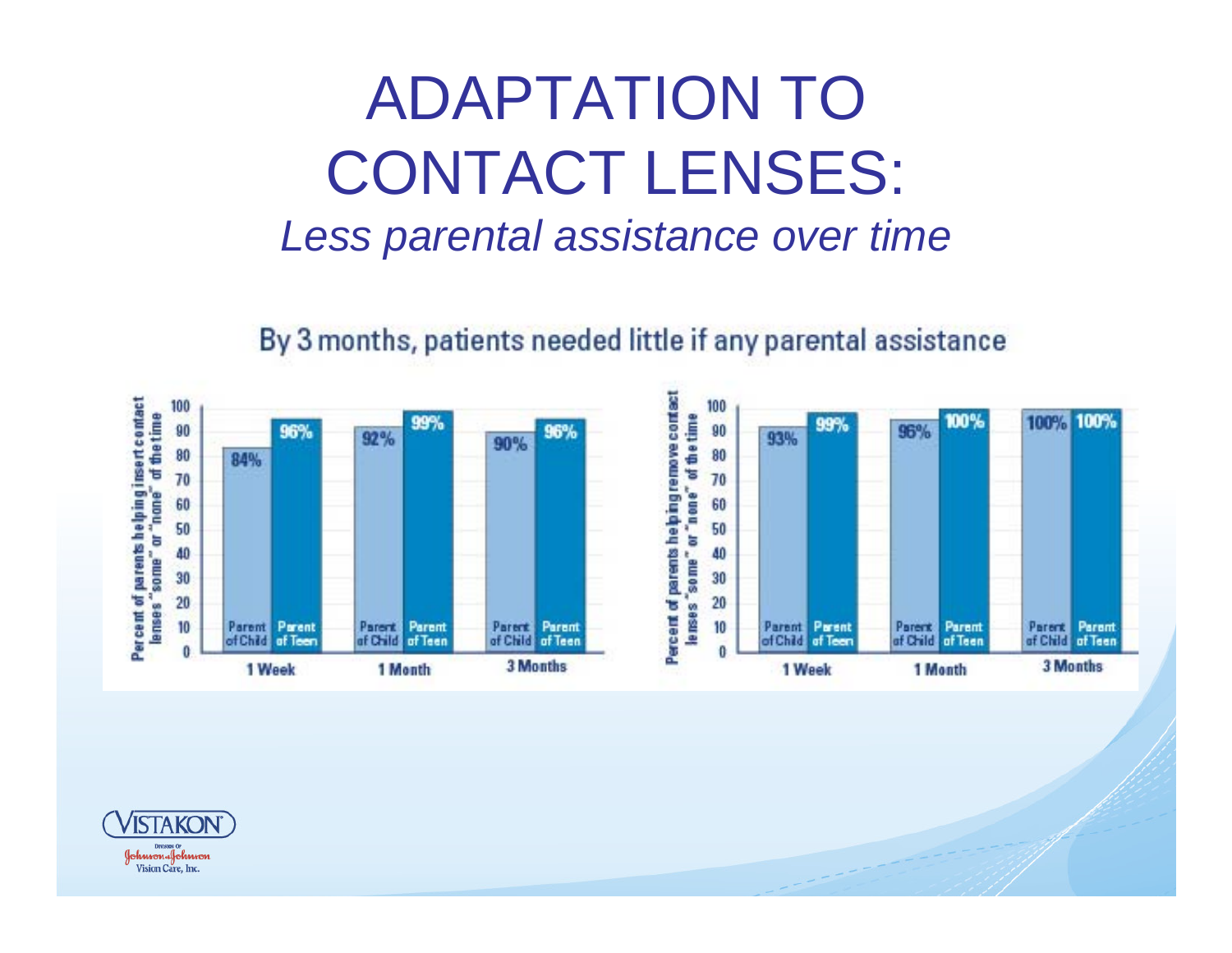#### Patient Outcomes: Quality of Life



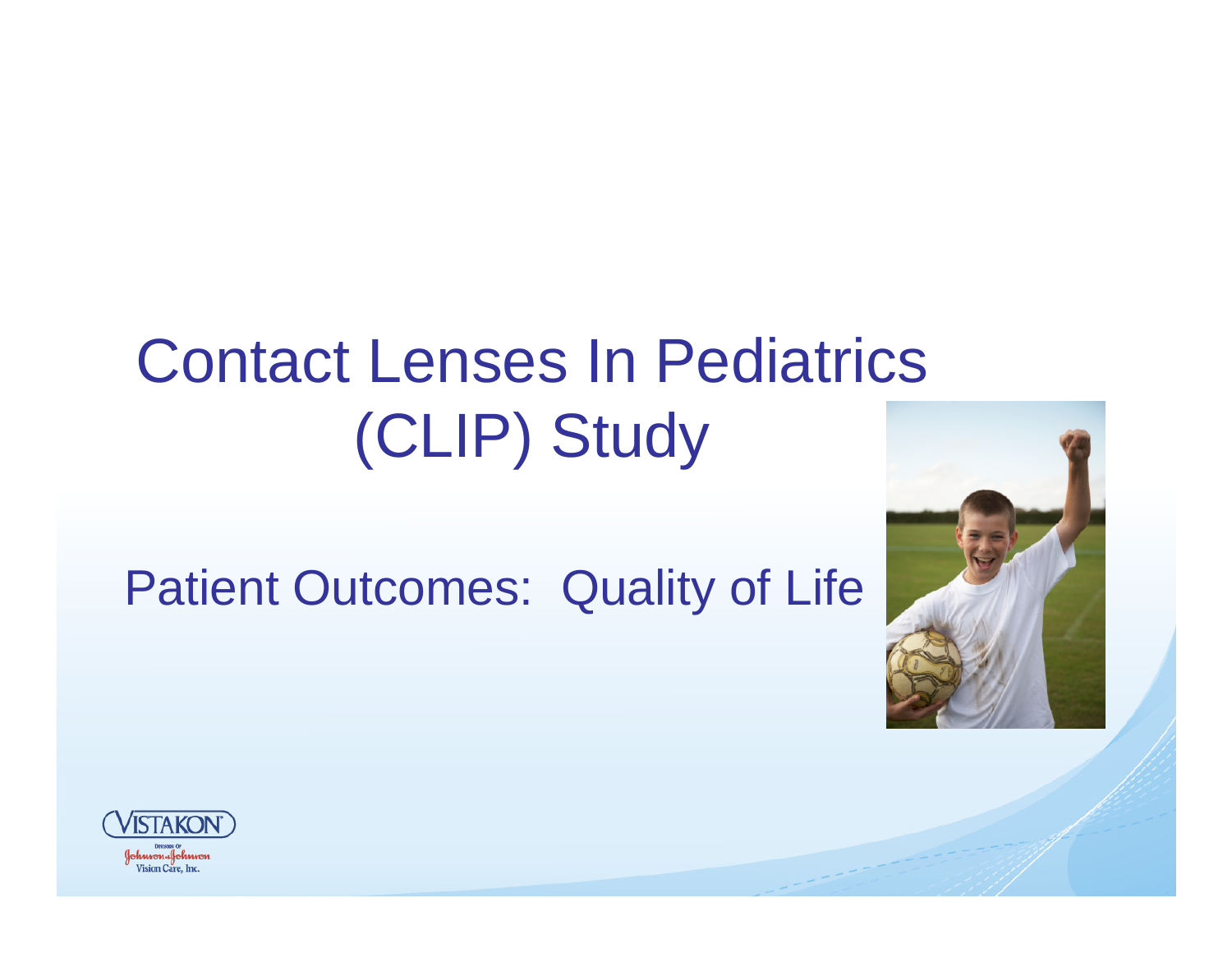# Pediatric Refractive Error Profile (PREP)

- $\bullet$  Pediatric quality of life scale for children and teens affected only by refractive error
- $\bullet$ Scored from 1 (negative) to 5 (positive)
- $\bullet$ Scaled from 0 (poor) to 100 (good)
- $\bullet$ 26 statements; 10 sub-scales (Overall PREP = mean of all items)

#### Sample questions:

| I like to wear my<br><b>glasses</b>                  | Strongly<br>disagree | <b>Disagree</b> | <b>Neutral</b> | Agree | Strongly<br>agree |
|------------------------------------------------------|----------------------|-----------------|----------------|-------|-------------------|
| It's easy to clean<br>and take care of<br>my glasses | Strongly<br>disagree | <b>Disagree</b> | <b>Neutral</b> | Agree | Strongly<br>agree |

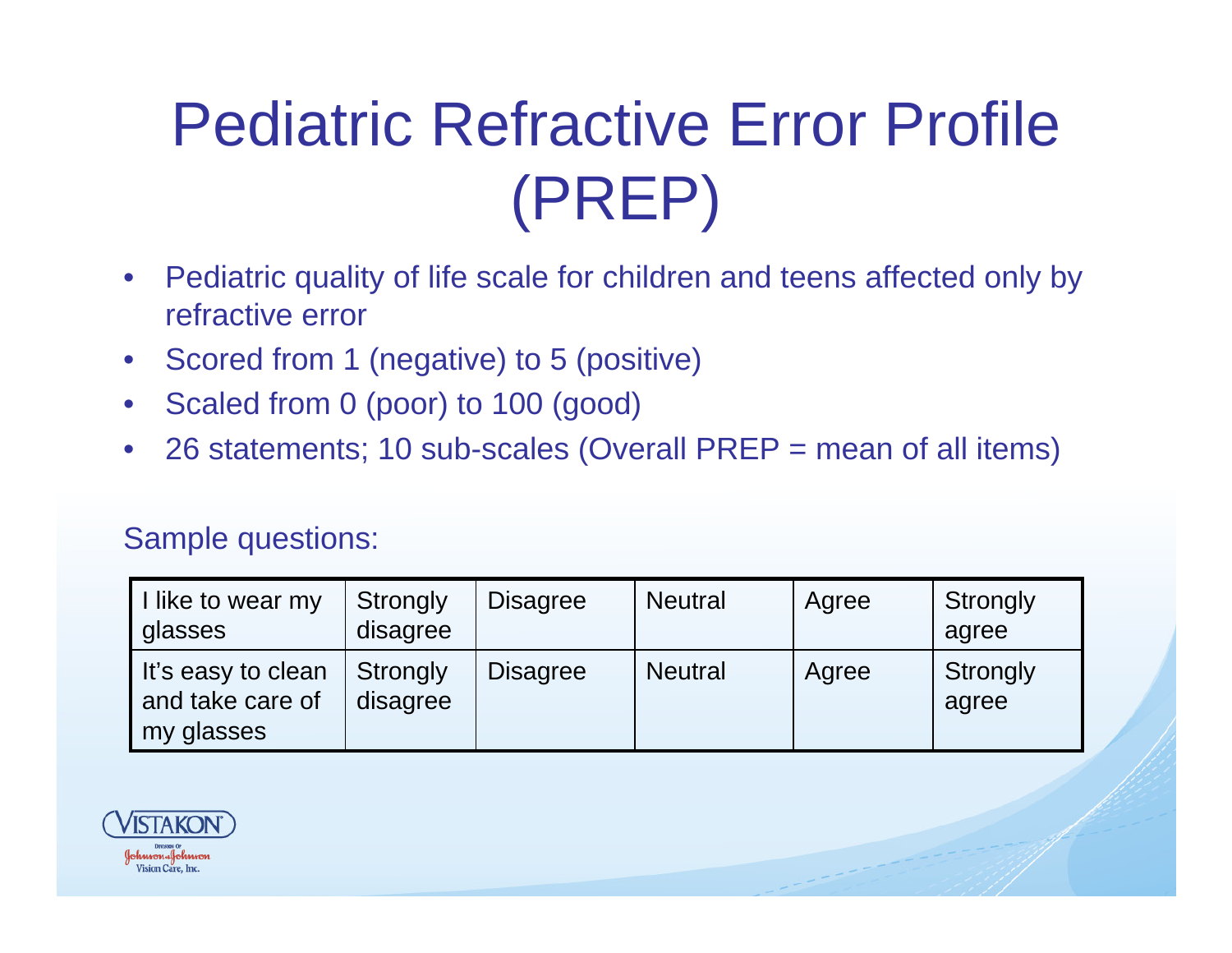#### PREP Score:

#### *Switch to contact lenses improves quality of life*



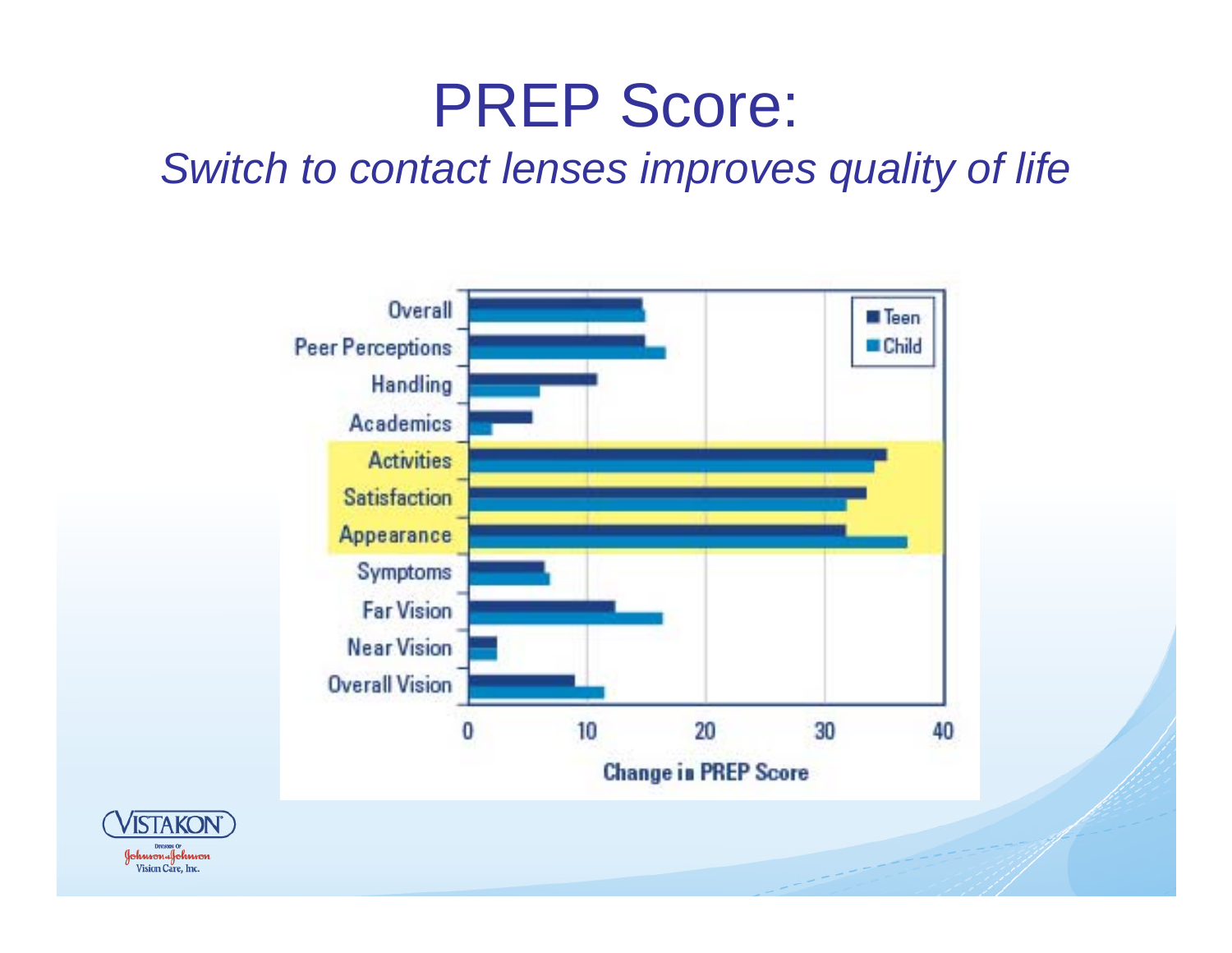#### Post-CLIP Study Lifestyle Questionnaire: *Children and teens report success in key areas*

|                                       | <b>Children</b> | <b>Teens</b> |
|---------------------------------------|-----------------|--------------|
| Good vision                           | 94%             | 83%          |
| Improved performance<br>in activities | 68%             | 65%          |
| Positive reaction from<br>others      | 76%             | 73%          |
| Easy to care for                      | 83%             | 89%          |

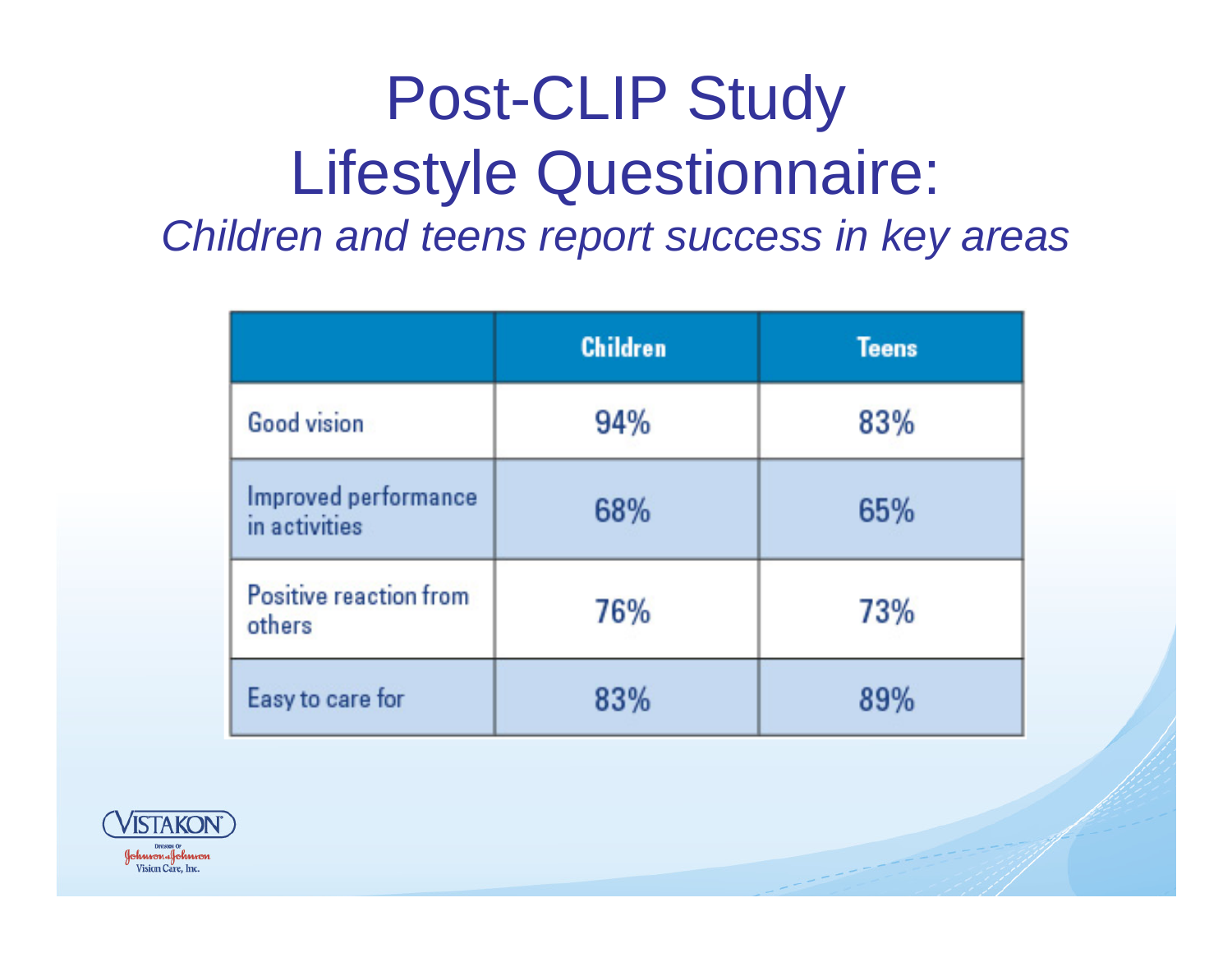## Post-CLIP Study Lifestyle Questionnaire:

*Parents evaluate success comparably to patients*

|                                       | <b>Parent of Child</b> | <b>Parent of Teen</b> |
|---------------------------------------|------------------------|-----------------------|
| Good vision                           | 96%                    | 92%                   |
| Improved performance<br>in activities | 86%                    | 80%                   |
| Positive reaction from<br>others      | 86%                    | 88%                   |
| Easy to care for                      | 87%                    | 80%                   |

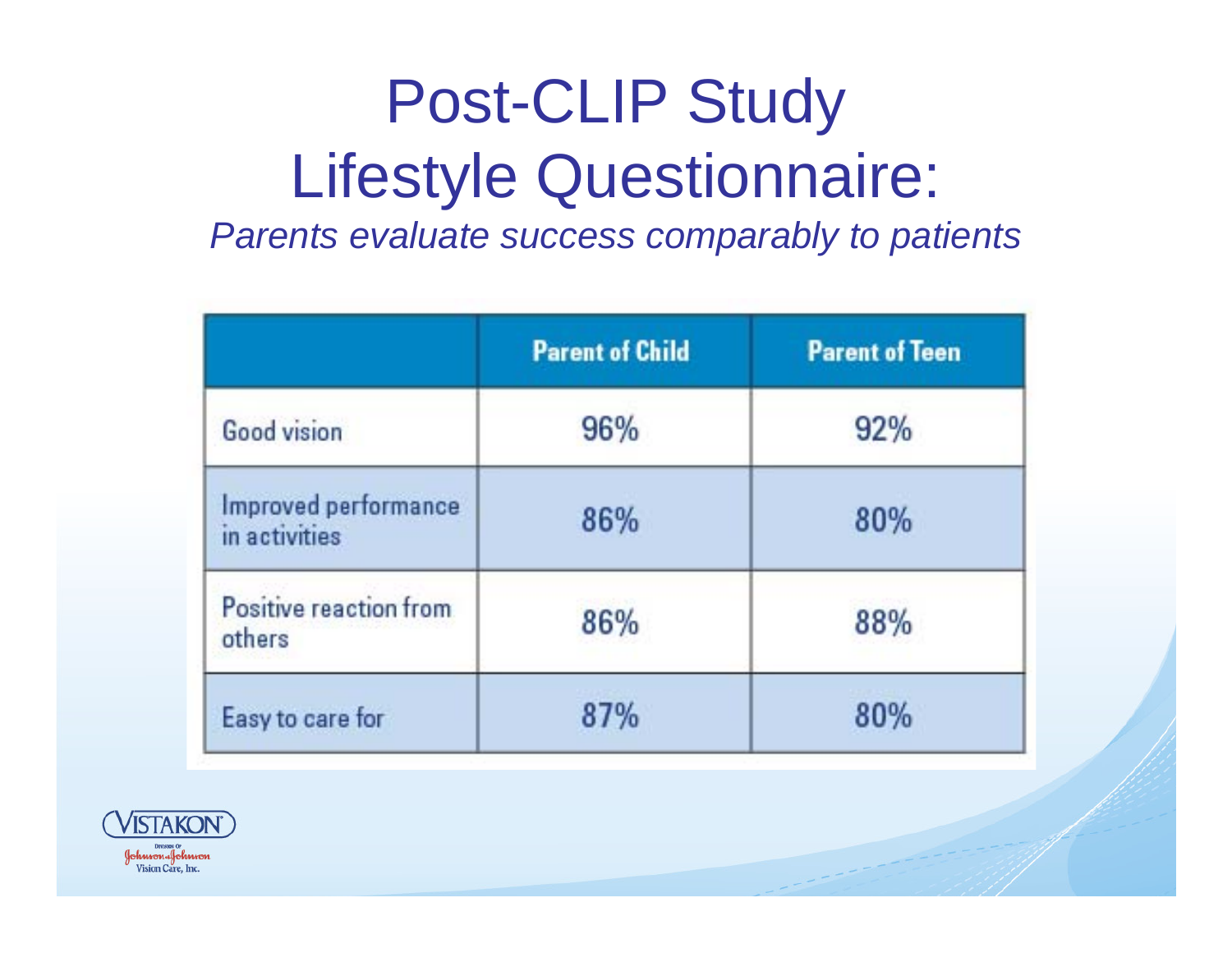### Parents' Perspectives on Success:

#### *Give high marks for stability, care, responsibility*

| <b>Question (from PREP)</b>                                                                                      | <b>Parent of Child</b><br>% Agree | <b>Parent of Teen</b><br>% Agree |
|------------------------------------------------------------------------------------------------------------------|-----------------------------------|----------------------------------|
| The contact lenses do not fall out of my child's eyes                                                            | 90%                               | 89%                              |
| My child finds it easy to clean and take care of his/her<br>contact lenses                                       | 89%                               | 92%                              |
| Contact lenses make my child feel better about himself/<br>herself, more confident                               | 80%                               | 80%                              |
| My child is demonstrating that he/she is responsible<br>enough to wear contact lenses and properly care for them | 86%                               | 89%                              |
| I feel that contact lenses are right for my child                                                                | 89%                               | 84%                              |

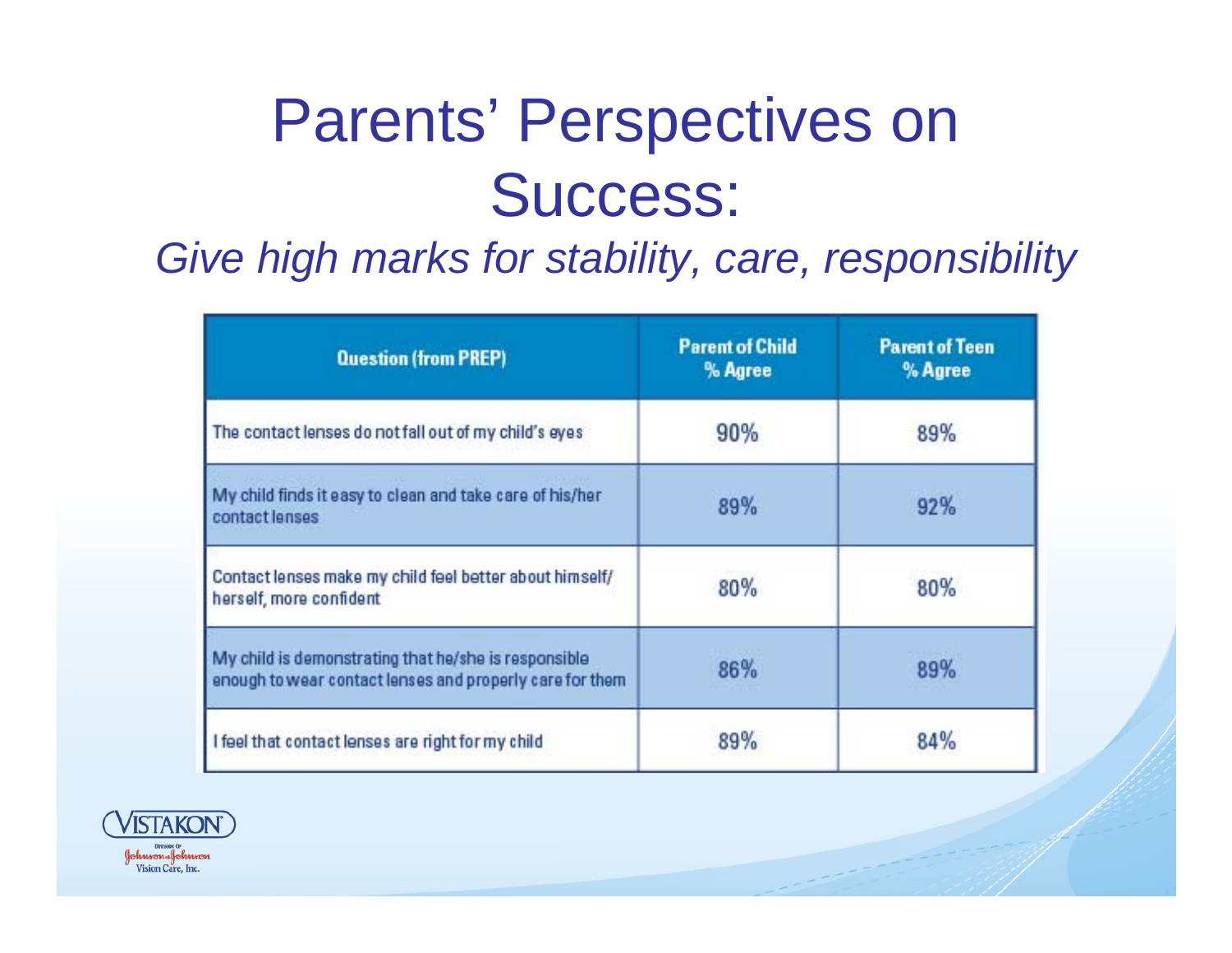UV Protection as Factor in Contact Lens Selection *Parents strongly prefer UV-protective lenses*

- Parents surveyed about importance of UV protection in choosing contact lenses
- 85% of parents stated that ultraviolet light protection was very important or important when deciding what lenses their child or teen should wear



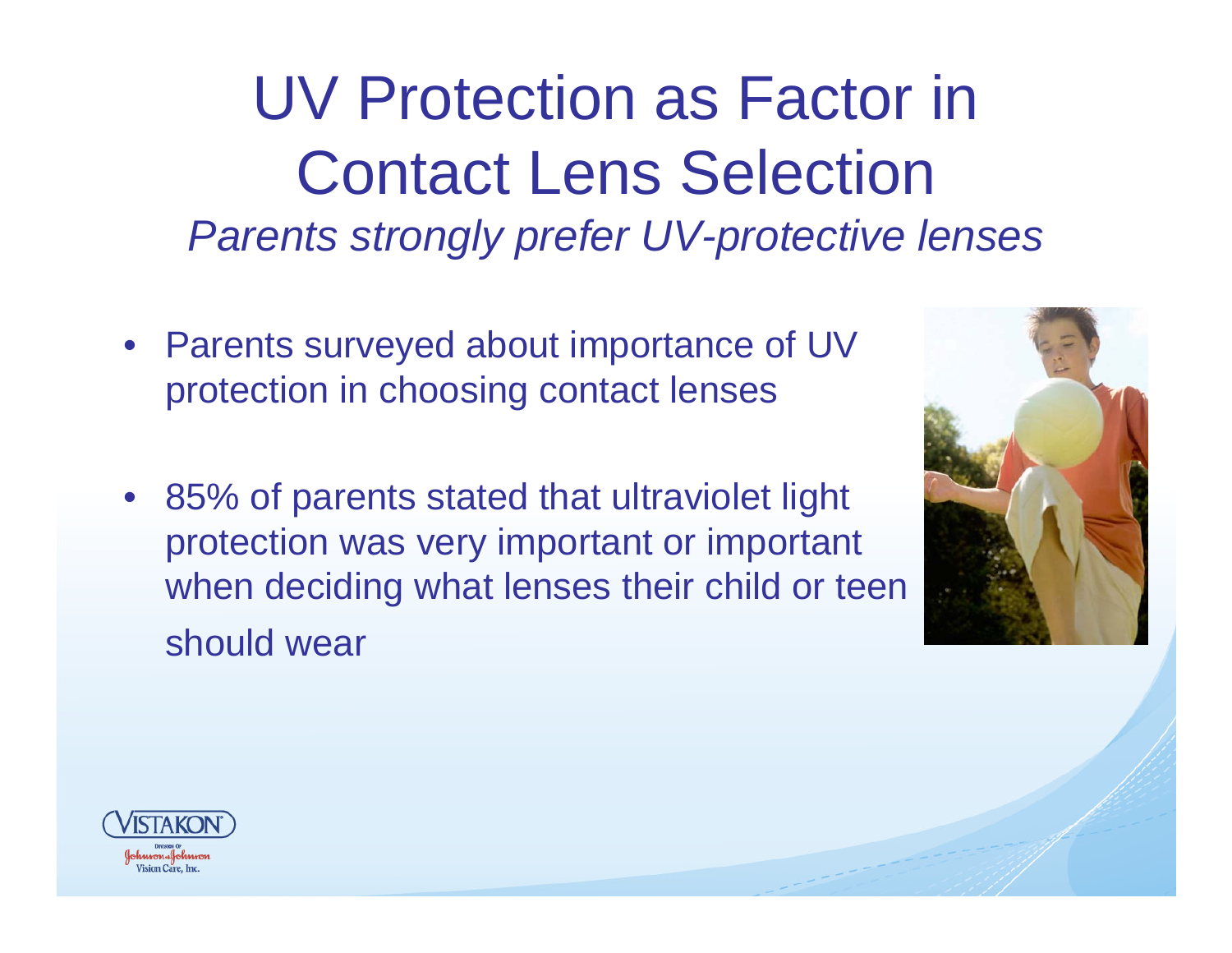### Study Sponsor

#### VISTAKON ®, a division of Johnson & Johnson Vision Care, Inc.

ACUVUE® Brand Contact Lenses are indicated for vision correction. Eye problems, including corneal ulcers, can develop. Some wearers may experience mild irritation, itching or discomfort. Lenses should not be prescribed if patients have any eye infection, or experience eye discomfort, excessive tearing, vision changes, redness or other eye problems. Consult the package insert for complete information. Complete information is also available from VISTAKON®, Division of Johnson & Johnson Vision Care, Inc., by calling 1-800-843-2020 or by visiting ecp.acuvue.com.

ACUVUE®, ACUVUE ADVANCE®, HYDRACLEAR® and VISTAKON® are trademarks of Johnson & Johnson Vision Care, Inc.

© Johnson & Johnson Vision Care, Inc. 2007.

Journal References: *Optometry and Vision Science*